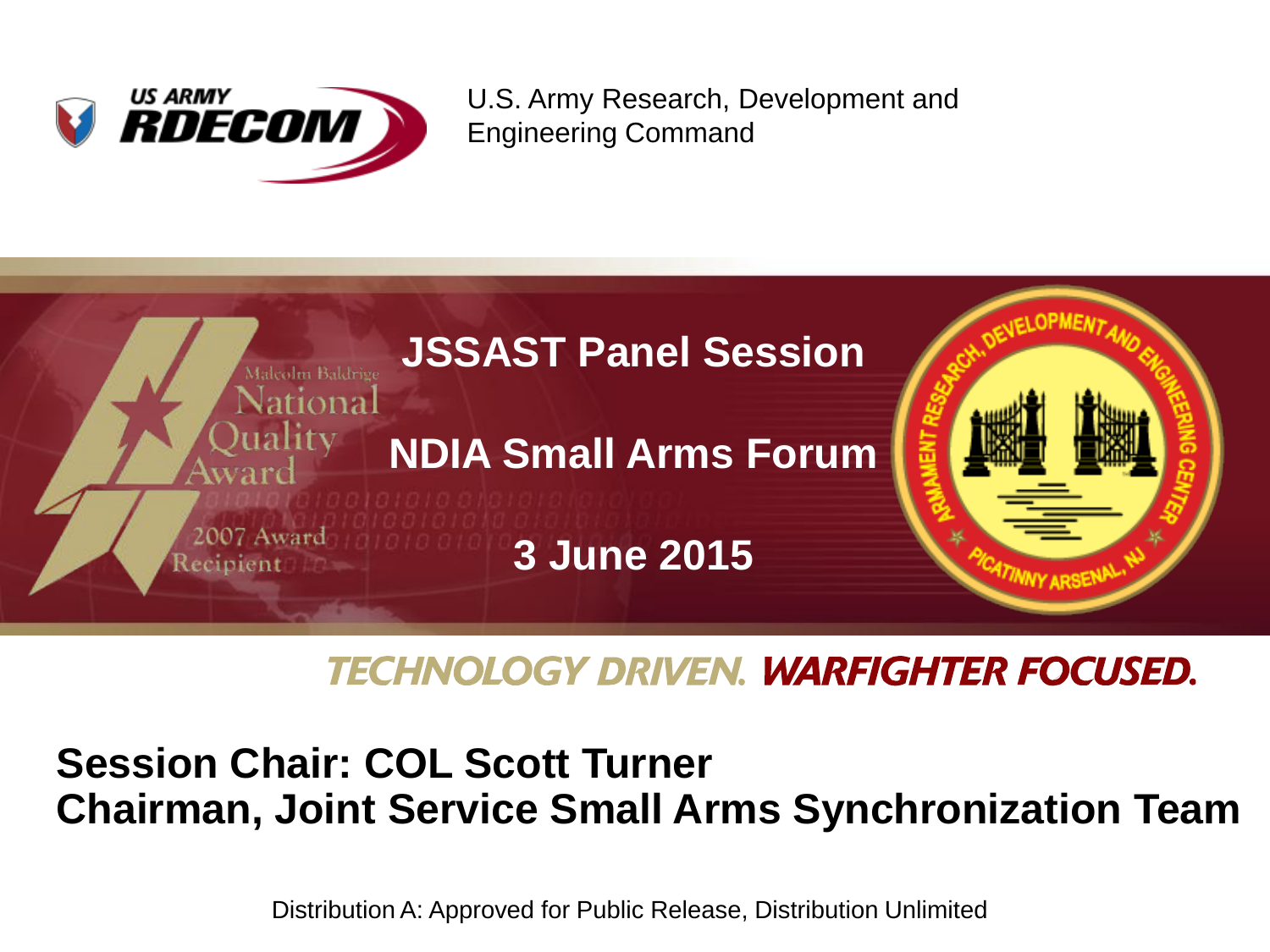

2015 NDIA Small Arms Forum

*Joint Service Small Arms Synchronization Team (JSSAST) Panel*



**Moderator: COL Scott Turner, Chairman JSSAST Military Deputy, US Army ARDEC**

**Mr. David Libersat, US Army Maneuver Center of Excellence,** Capabilities Development and Integration Directorate Acting Director, Soldier Division, Ft. Benning, GA

## **Mr. Christopher Woodburn, US Marine Corps Marine Corps Combat Development Command**,

Fires and Maneuver Integration Division, Director, Maneuver Branch, Quantico, VA

#### **Lt Col Enrico Venditti, US Air Forces Security Forces Center**,

Deputy Chief, Programs, Requirements and Innovation Division, Lackland AFB, TX

#### **LCDR Omar Garcia, US Naval Operations,** Strategy, Manpower & Alignment, Deputy Chief, Integration of Capabilities and Resources, Arlington, VA

#### **CWO4 John McDaniel, US Coast Guard,**

Ordnance Branch, Small Arms, Office of Specialized Capabilities, Washington, DC

### **Lt Col Joshua Bohnart, US Special Operations Command,**

Program Manager, Ammunition and Weapons, MacDill AFB, FL



Distribution A: Approved for Public Release, Distribution Unlimited



**TECHNOLOGY DRIVEN. WARFIGHTER FOCUSED.**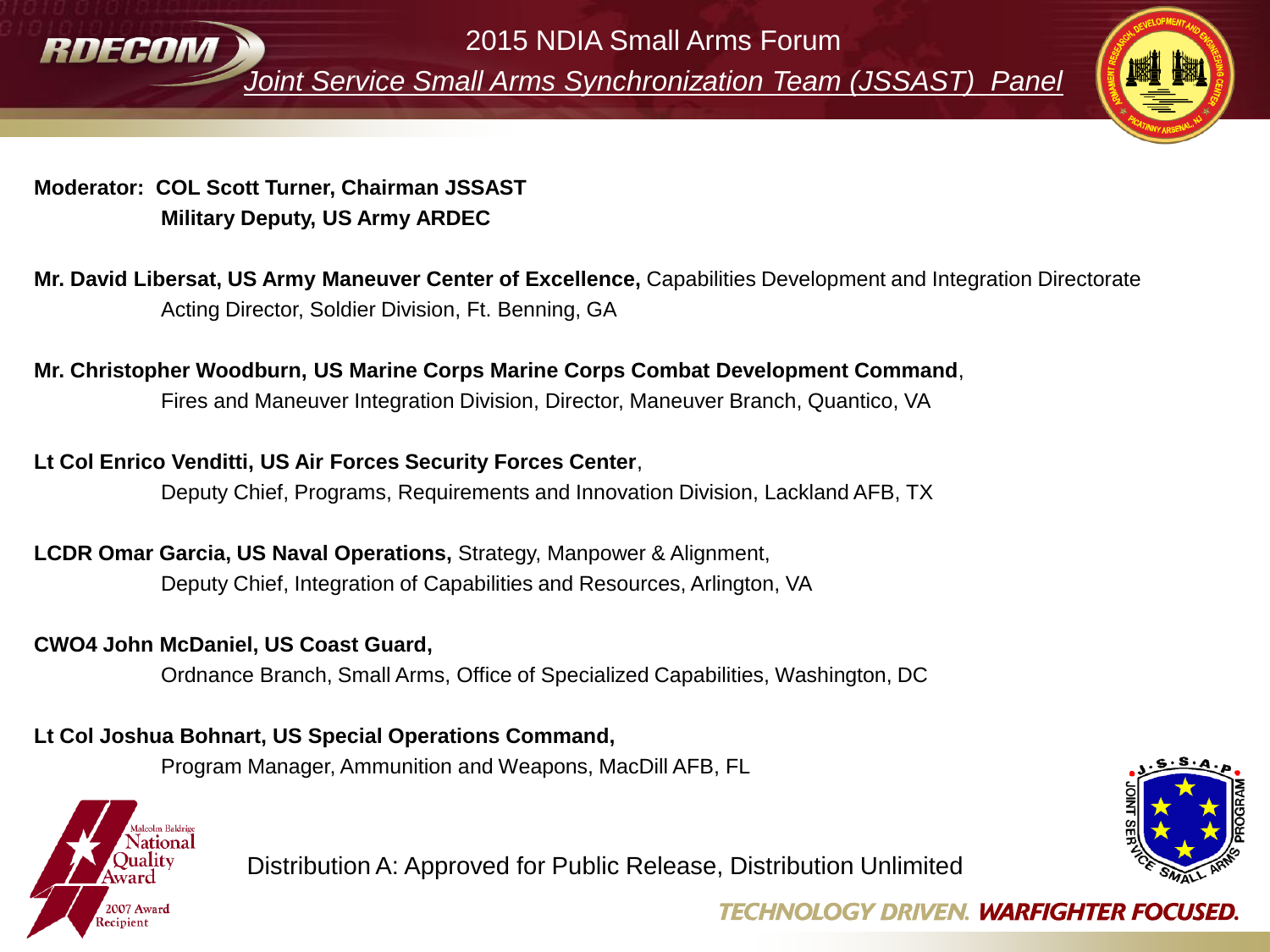

# Why a Technology Plan (JSSAST)  $\sim$ Joint Service Small Arms Synchronization Team



**Joint Service Small Arms Program (JSSAP) Mission**

- **Intensive Management of the DoD Small Arms Tech base**
- **Harmonization of Requirements and Testing**
- **Transition to Program Managers for Engineering and Manufacturing Development**
- **Long Range Plans and Strategies**
- **Influence of International Small Arms Activities**



Distribution Statement A: Approved for Public Release: Distribution Unlimite